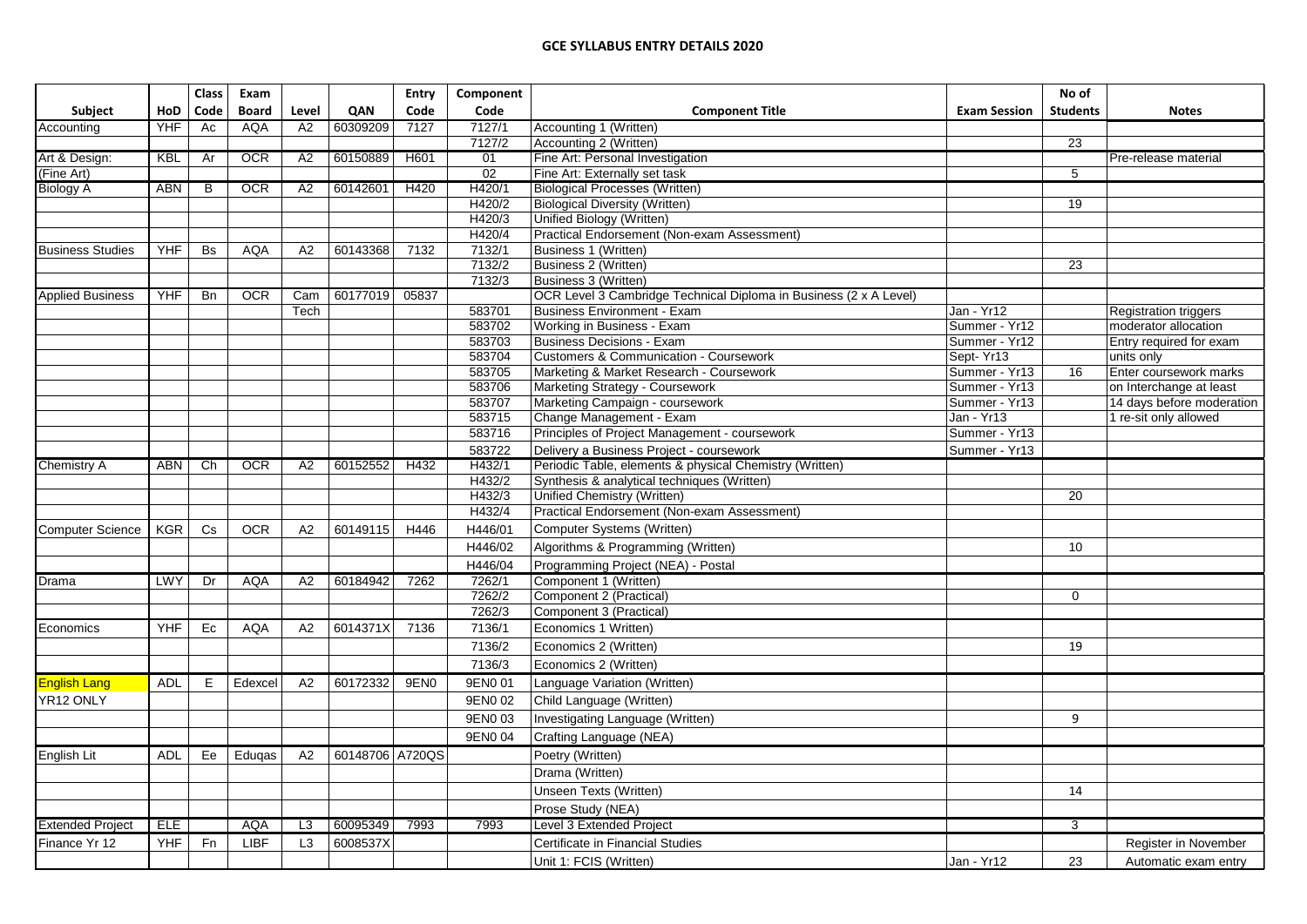| QAN<br>Code<br>Subject<br>HoD<br>Code<br><b>Board</b><br>Level<br>Code<br><b>Component Title</b><br><b>Exam Session</b><br><b>Students</b><br>Unit 2: FCML (Written)<br>Summer - Yr12 | <b>Notes</b>                 |
|---------------------------------------------------------------------------------------------------------------------------------------------------------------------------------------|------------------------------|
|                                                                                                                                                                                       |                              |
|                                                                                                                                                                                       |                              |
| Fn<br>LIBF<br>60085514<br>Finance Yr 13<br><b>YHF</b><br>L <sub>3</sub><br>Diploma in Financial Studies                                                                               | Register in November         |
| Jan - Yr13<br>Unit 3: SIF (Written)<br>14                                                                                                                                             | Automatic exam entry         |
| Unit 4: SFS (Written)<br>Summer - Yr13                                                                                                                                                |                              |
| FAR/<br>Gg<br><b>AQA</b><br>6018940X<br>7037<br>7037/1<br>Physical Geography (Written)<br>Geography<br>A2                                                                             |                              |
| <b>NCN</b><br>7037/2<br>Human Geography (Written)<br>13                                                                                                                               |                              |
| 7037/3<br>Fieldwork Investigation (Non-Exam Assess)                                                                                                                                   |                              |
| H&SC Single<br><b>PAS</b><br><b>OCR</b><br>60170608<br>05831<br>OCR Level 3 Cambridge Technical Diploma in H&SC (2 x A Levels)<br>Hs<br>Camb                                          |                              |
| 360 GLH<br>Jan - Yr12<br>Tech<br>583301<br>Building positive relationships - coursework                                                                                               |                              |
| Jan - Yr12<br><b>NOT RUNNING</b><br>583302<br>Equality, Diversity & rights in H&SC - Exam                                                                                             |                              |
| 583303<br>Health, Safety & Security in H&SC - Exam<br>Summer - Yr12                                                                                                                   |                              |
| Anatomy & Physiology - Exam<br>583304<br>Summer - Yr12                                                                                                                                |                              |
| plus 90 GLH core/optional coursework units                                                                                                                                            |                              |
| <b>H&amp;SC Double</b><br><b>PAS</b><br><b>OCR</b><br>60170621<br>05833<br>OCR Level 3 Cambridge Technical Diploma in H&SC (2 x A Levels)<br>Hs<br>Camb                               |                              |
| Jan - Yr12<br>720 GLH<br>583301<br>Building positive relationships - coursework<br>Tech                                                                                               | Registration triggers        |
| 583302<br>Equality, Diversity & rights in H&SC - Exam<br>Jan - Yr12                                                                                                                   | moderator allocation         |
| Health, Safety & Security in H&SC - Exam<br>583303<br>Summer - Yr12<br>Yr12 - 27 Entry required for exam                                                                              |                              |
| Anatomy & Physiology - Exam<br>Summer - Yr12<br>583304<br>units only                                                                                                                  |                              |
| 583305<br>Infection Control - coursework<br>Summer - Yr12                                                                                                                             | Enter coursework marks       |
| 583306<br>Jan - Yr12<br>Personalisation - Exam                                                                                                                                        | on Interchange at least      |
| 583307<br>Safeguarding - Exam<br>Jan - Yr13                                                                                                                                           | 14 days before moderation    |
| 583310<br>Nutrition for health - coursework<br>Jan - Yr13<br>$Yr 13 - 8$                                                                                                              | 1 re-sit only allowed        |
| Jan - Yr13<br>583312<br>Promote positive behaviour - coursework                                                                                                                       |                              |
| Jan - Yr13<br>583318<br>Caring for Older People - coursework                                                                                                                          |                              |
| plus 120 GLH core/optional coursework units                                                                                                                                           |                              |
| <b>H&amp;SC Triple</b><br><b>PAS</b><br><b>OCR</b><br>60303815<br>OCR Level 3 Cam Tech Extended Diploma in H&SC (3 x A Levels)<br>Hs<br>Camb<br>05871                                 |                              |
| 1080 GLH<br>587101<br>Building positive relationships - coursework<br>Tech                                                                                                            | <b>Registration triggers</b> |
| <b>NOT RUNNING</b><br>587102<br>Equality, Diversity & rights in H&SC - Exam                                                                                                           | moderator allocation         |
| Health, Safety & Security in H&SC - Exam<br>587103                                                                                                                                    | Entry required for exam      |
| 587104<br>Anatomy & Physiology - Exam<br>units only                                                                                                                                   |                              |
| <b>Infection Control - coursework</b><br>587105                                                                                                                                       | Enter coursework marks       |
| 587106<br>Personalisation - Exam                                                                                                                                                      | on Interchange at least      |
| 587107<br>Safeguarding - Exam                                                                                                                                                         | 14 days before moderation    |
| 587110<br>Nutrition for health - coursework                                                                                                                                           | 1 re-sit only allowed        |
| 587112<br>Promote positive behaviour - coursework                                                                                                                                     |                              |
| 587114<br>Impact of long-term psychological conditions - coursework                                                                                                                   |                              |
| Caring for Older People - coursework<br>587118                                                                                                                                        |                              |
| Research Methods in H&SC - exam<br>587125                                                                                                                                             |                              |
| plus 300 GLH optional coursework units                                                                                                                                                |                              |
| <b>History</b><br>Edexcel<br>60146771 9H10H4<br>9HI0 1H<br>Britain Transformed 1918-1997<br><b>ETS</b><br>Hi<br>A2                                                                    |                              |
| The USA c1955-92: Conformity and Challenge<br>9HI0 2H.2                                                                                                                               |                              |
| 9<br>9HI0 34.2<br>Poverty, Public Health and the state of Britain 1780-1939                                                                                                           |                              |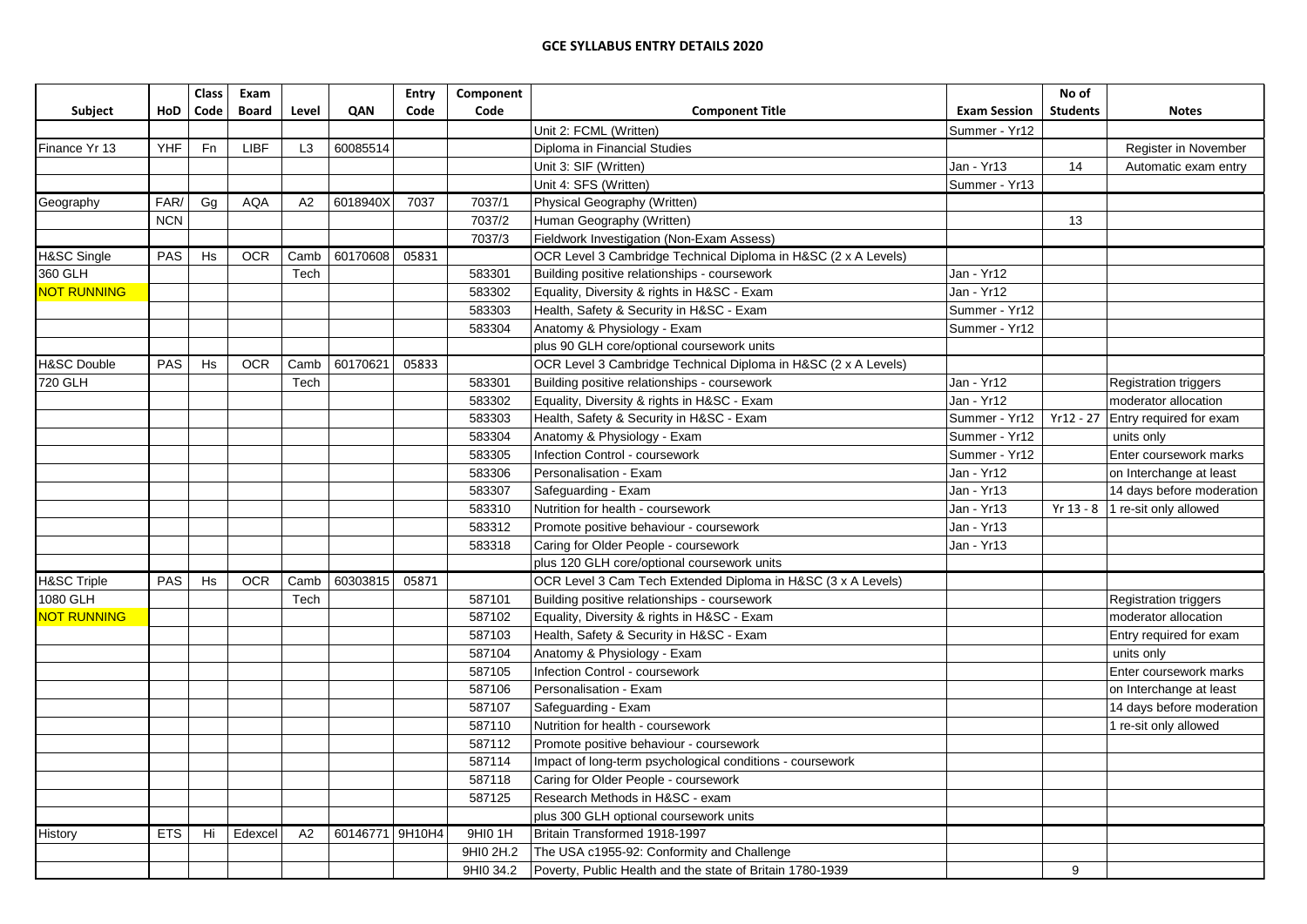|                        |            | <b>Class</b> | Exam         |             |                     | Entry          | Component        |                                                                                              |                     | No of           |                           |
|------------------------|------------|--------------|--------------|-------------|---------------------|----------------|------------------|----------------------------------------------------------------------------------------------|---------------------|-----------------|---------------------------|
| <b>Subject</b>         | HoD        | Code         | <b>Board</b> | Level       | QAN                 | Code           | Code             | <b>Component Title</b>                                                                       | <b>Exam Session</b> | <b>Students</b> | <b>Notes</b>              |
|                        |            |              |              |             |                     |                | 9HI0 04          | Coursework                                                                                   |                     |                 |                           |
| <b>ICT BTEC</b>        | <b>KGR</b> | It           | Edexcel      |             | BTEC 60175758 WYV48 |                |                  | BTEC Level 3 National Extended Certificate in Information Technology                         |                     |                 |                           |
|                        |            |              |              |             |                     |                | 31760H           | Information Technology Systems (External)                                                    |                     |                 |                           |
|                        |            |              |              |             |                     |                | 31761H           | Creating Systems to manage information (External)                                            |                     | $\mathbf{0}$    |                           |
|                        |            |              |              |             |                     |                | 31762H           | Using Social Media in Business (Internal)                                                    |                     |                 |                           |
|                        |            |              |              |             |                     |                |                  | Plus one optional unit:                                                                      |                     |                 |                           |
|                        |            |              |              |             |                     |                | 31764H           | Data Modelling (Internal)                                                                    |                     |                 |                           |
|                        |            |              |              |             |                     |                | 31873H           | Website Development (Internal)                                                               |                     |                 |                           |
|                        |            |              |              |             |                     |                |                  |                                                                                              |                     |                 |                           |
| Law                    | <b>AHS</b> | Lw           | <b>AQA</b>   | A2          | 60310091            | 7162A          | 7162/1           | Law 1 (Written)                                                                              |                     | 24              |                           |
|                        |            |              |              |             |                     |                | 7162/2           | Law 2 (Written)                                                                              |                     |                 |                           |
|                        |            |              |              |             |                     |                | 7162/3A          | Law 3A - Contract (Written)                                                                  |                     |                 |                           |
| Maths                  | KAI        | Ma           | Edexcel      | A2          | 6031333X            | 9MA0           | 9MA0/01          | Pure Maths 1 (Written)                                                                       |                     |                 |                           |
|                        |            |              |              |             |                     |                | 9MA0/02          | Pure Maths 2 (Written)                                                                       |                     | 36              |                           |
|                        |            |              |              |             |                     |                | 9MA0/03          | Statistics & Mechanics (Written)                                                             |                     |                 |                           |
| <b>Further Maths</b>   | KAI        | Mf           | Edexcel      | A2          | 60314990            | 9FM0           | 9FM0/01          | Core Pure Maths 1 (Written)                                                                  |                     |                 |                           |
|                        |            |              |              |             |                     | H <sub>0</sub> | 9FM0/02          | Core Pure Maths 2 (Written)                                                                  |                     |                 |                           |
|                        |            |              |              |             |                     |                | 9FM0/3C          | <b>Further Mechanics 1</b>                                                                   |                     | $\overline{2}$  |                           |
|                        |            |              |              |             |                     |                | 9FM0/3D          | <b>Decision Maths 1</b>                                                                      |                     |                 |                           |
| <b>Maths Core</b>      | KAI        | Mc           | <b>AQA</b>   |             | Level 3 60149450    | 1350B          |                  | Level 3 Mathematical Studies                                                                 |                     |                 |                           |
| Yr12 only              |            |              |              |             |                     |                | 1350/1           | Paper 1                                                                                      |                     | $\overline{7}$  |                           |
|                        |            |              |              |             |                     |                | 1350/2B          | Paper 2 Option B                                                                             |                     |                 |                           |
| Media                  | HRS Ms     |              | Edugas       | A2          | 60311496 A680QS     |                |                  | Media products, Industries & Audiences (Written)                                             |                     |                 |                           |
|                        |            |              |              |             |                     |                |                  | Media Forms & Products in Depth (Written)                                                    |                     | 18              |                           |
|                        |            |              |              |             |                     |                |                  | Cross Media Production (NEA)                                                                 |                     |                 |                           |
| Music                  | SCR Mu     |              | <b>OCR</b>   | A2          | 60182428 H543       |                |                  |                                                                                              |                     |                 |                           |
|                        |            |              |              |             |                     |                |                  |                                                                                              |                     | $\mathbf 0$     |                           |
|                        |            |              |              |             |                     |                |                  |                                                                                              |                     |                 |                           |
| <b>Performing Arts</b> | LWY/ Pa    |              | Edexcel      | <b>BTEC</b> | 60172332            |                |                  | BTEC National Extended Certificate in Performing Arts                                        |                     |                 |                           |
|                        | <b>DDY</b> |              |              |             |                     |                |                  | Investigating Practioners Work (External)                                                    |                     |                 |                           |
|                        |            |              |              |             |                     |                |                  | Developing Skills & Techniques for Live Performance (Internal)                               |                     |                 |                           |
|                        |            |              |              |             |                     |                |                  | Group Performance Workshop (Internal)                                                        |                     |                 |                           |
|                        |            |              |              |             |                     |                |                  | Plus one optional unit (internal)                                                            |                     |                 |                           |
| Physics A              | <b>ABN</b> | P            | <b>OCR</b>   | A2          | 6014743X            | H556           | H556/1           | Modelling Physics (Written)                                                                  |                     |                 |                           |
|                        |            |              |              |             |                     |                | H556/2           | <b>Exploring Physics (Written)</b>                                                           |                     |                 |                           |
|                        |            |              |              |             |                     |                | H556/3           | Unified Physics (Written)                                                                    |                     | 12              |                           |
|                        |            |              |              |             |                     |                | H556/4           | Practical Endorsement (Non-exam Assessment)                                                  |                     |                 |                           |
| Psychology             | <b>UMA</b> | Ps           | <b>AQA</b>   | A2          | 6014838X            | 7182           | 7182/1           | Introductory topics in Psychology (Written)                                                  |                     |                 |                           |
|                        |            |              |              |             |                     |                | 7182/2           | Psychology in context (Written)                                                              |                     | 28              |                           |
|                        |            |              |              |             |                     |                | 7182/3           | Issues & Options in Psychology (Written)                                                     |                     |                 |                           |
| Psychology BTEC        | <b>UMA</b> | Pb           | Edexcel      |             | BTEC 60330582       | BTLS2          |                  | BTEC Level 3 National Extended Certificate in Applied Psychology                             |                     |                 | Register in october       |
|                        |            |              |              |             |                     |                | 21331L           | Unit 1: Psychological Approaches & Applications (External)                                   |                     |                 | Enter for exam units only |
|                        |            |              |              |             |                     |                | 21332L<br>21333L | Unit 2: Conducting Psychological Research (Internal)<br>Unit 3: Health Psychology (External) |                     | 16              | 1 re-sit only allowed     |
|                        |            |              |              |             |                     |                |                  |                                                                                              |                     |                 | Enter coursework marks    |